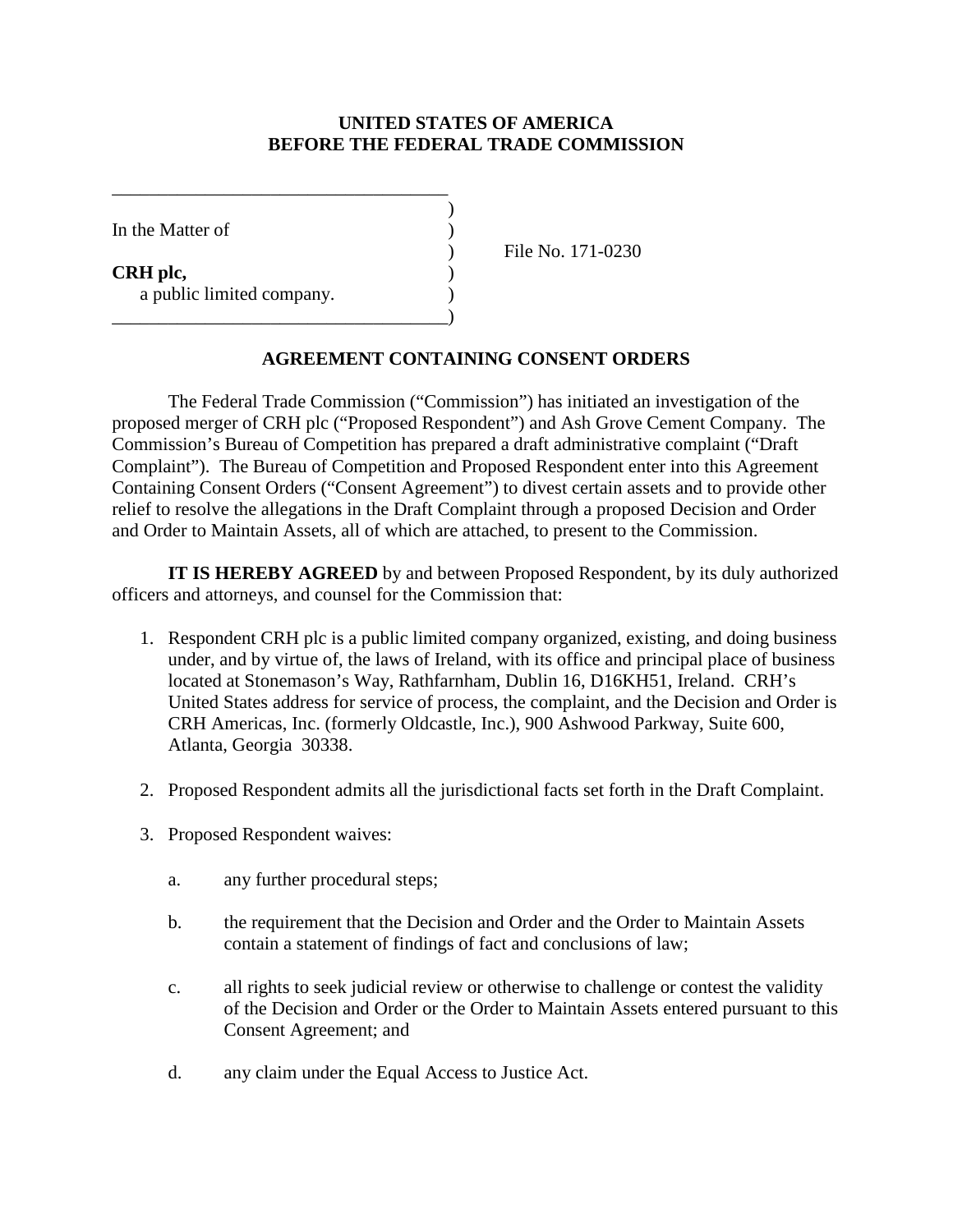- 4. This Consent Agreement is for settlement purposes only and does not constitute an admission by Proposed Respondent that the law has been violated as alleged in the Draft Complaint, or that the facts as alleged in the Draft Complaint, other than jurisdictional facts, are true.
- 5. Proposed Respondent shall submit an initial compliance report, pursuant to Commission Rule 2.33, 16 C.F.R. § 2.33, no later than 30 days after the date on which Proposed Respondent executes this Consent Agreement and subsequent compliance reports every thirty days thereafter until the Order to Maintain Assets becomes final. After the Order to Maintain Assets becomes final, the reporting obligations contained in the Order to Maintain Assets shall control and the reporting obligations under this Consent Agreement shall cease. Each compliance report shall set forth in detail the manner in which Proposed Respondent has complied, has prepared to comply, is complying, and will comply with the Consent Agreement, Decision and Order, and the Order to Maintain Assets. Proposed Respondent shall provide sufficient information and documentation to enable the Commission to determine independently whether Proposed Respondent is in compliance with the Consent Agreement, the Decision and Order, and the Order to Maintain Assets.
- 6. Each compliance report submitted pursuant to Paragraph 5 above shall be verified by a notarized signature or sworn statement or in the manner set forth in 28 U.S.C. § 1746 by the Chief Executive Officer or other officer or employee of Proposed Respondent specifically authorized to perform this function. Commission Rule 2.41(a), 16 C.F.R. § 2.41(a), requires that the Commission receive an original and 2 copies of each compliance report. Proposed Respondent shall file a paper original of each compliance report with the Secretary of the Commission and electronic copies of each compliance report with the Secretary at [ElectronicFilings@ftc.gov](mailto:ElectronicFilings@ftc.gov) and with the Compliance Division at [bccompliance@ftc.gov.](mailto:bccompliance@ftc.gov) In addition, Proposed Respondent shall provide a copy of each compliance report to the Monitor, if one has been appointed pursuant to the Decision and Order and Order to Maintain Assets.
- 7. This Consent Agreement, and any compliance reports filed pursuant to this Consent Agreement, shall not become part of the public record of the proceeding unless and until the Commission accepts the Consent Agreement. If the Commission accepts this Consent Agreement, the Commission will place it, together with the Complaint, the proposed Decision and Order, the Order to Maintain Assets, an explanation of the provisions of the proposed Decision and Order and the Order to Maintain Assets, and any other information that may help interested persons understand the orders on the public record for the receipt of comments for 30 days.
- 8. Because there may be interim competitive harm, the Commission may issue and serve its Complaint (in such form as the circumstances may require) and the Order to Maintain Assets in this matter at any time after it accepts the Consent Agreement for public comment.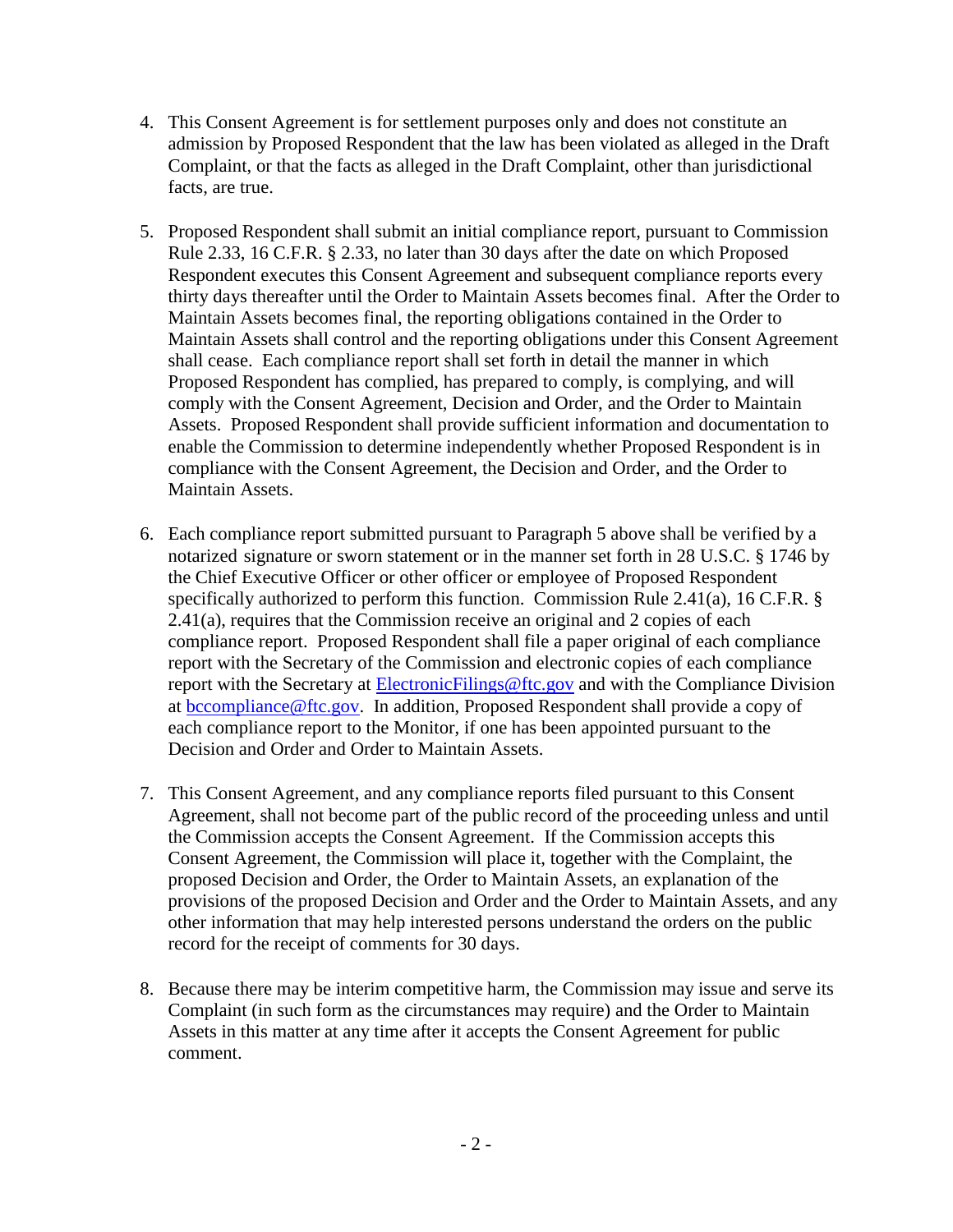- 9. This Consent Agreement contemplates that, if the Commission accepts the Consent Agreement, the Commission thereafter may withdraw its acceptance of this Consent Agreement and notify Proposed Respondent, in which event the Commission will take such action as it may consider appropriate. If the Commission does not subsequently withdraw such acceptance pursuant to the provisions of Commission Rule 2.34, 16 C.F.R. § 2.34, and it has already issued the Complaint and Order to Maintain Assets, the Commission may, without further notice to Proposed Respondent, issue the attached Decision and Order containing an order to divest and providing for other relief in disposition of the proceeding.
- 10. The Decision and Order and the Order to Maintain Assets shall become final upon service. Delivery of the Complaint, the Decision and Order, and the Order to Maintain Assets to Proposed Respondent by any means provided in Commission Rule 4.4(a), 16 C.F.R. § 4.4(a), or by delivery to United States counsel for Proposed Respondent identified in this Consent Agreement, shall constitute service to Proposed Respondent. Proposed Respondent waives any rights it may have to any other manner of service. Proposed Respondent also waives any rights it may otherwise have to service of any Appendices attached to or incorporated by reference into the Decision and Order or the Order to Maintain Assets, if Proposed Respondent is already in possession of such Appendices, and agree that it is bound to comply with and will comply with the Decision and Order and the Order to Maintain Assets to the same extent as if it had been served with copies of the Appendices.
- 11. The Complaint may be used in construing the terms of the Decision and Order and the Order to Maintain Assets, and no agreement, understanding, representation, or interpretation not contained in the Decision and Order, the Order to Maintain Assets, or the Consent Agreement may be used to vary or contradict the terms of the Decision and Order or the Order to Maintain Assets.
- 12. By signing this Consent Agreement, Proposed Respondent represents and warrants that:
	- a. it can fulfill all the terms of and accomplish the full relief contemplated by the Decision and Order and the Order to Maintain Assets including, among other things, effectuating all required divestitures, assignments and transfers, and obtaining any necessary approvals from governmental authorities, leaseholders, and other third parties to effectuate the divestitures, assignments, and transfers; and
	- b. all parents, subsidiaries, affiliates, and successors necessary to effectuate the full relief contemplated by this Consent Agreement, the Decision and Order, and the Order to Maintain Assets are parties to this Consent Agreement and are bound as if they had signed this Consent Agreement and were made parties to this proceeding, or are within the control of parties to this Consent Agreement, the Decision and Order, and the Order to Maintain Assets, or will be after the acquisition.
- 13. Proposed Respondent has read the Draft Complaint, the proposed Decision and Order, and the Order to Maintain Assets. Proposed Respondent agrees to comply with the terms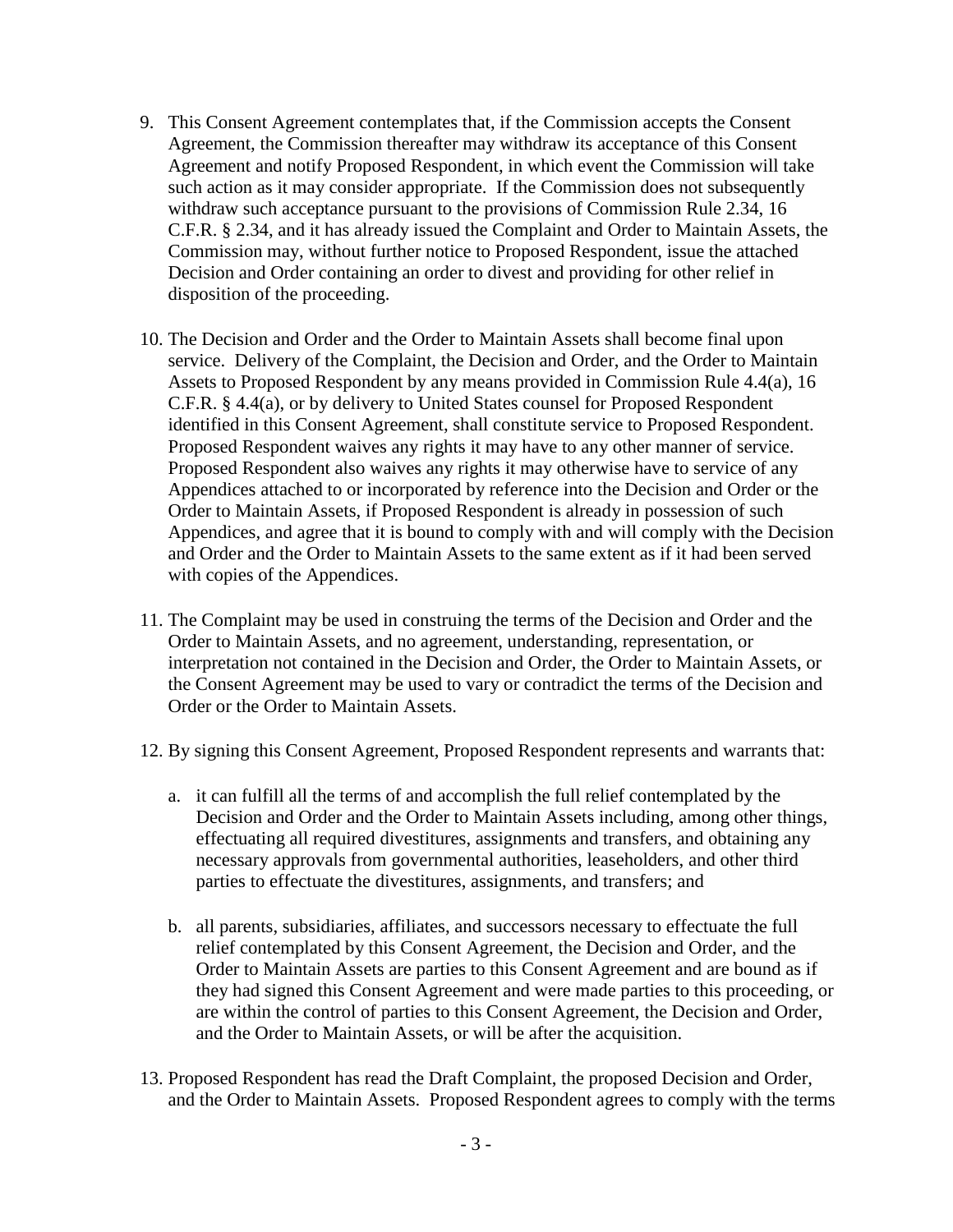of the proposed Decision and Order and the Order to Maintain Assets from the date it signs this Consent Agreement. Proposed Respondent understands that once the Commission has issued the Decision and Order and the Order to Maintain Assets, it will be required to file one or more compliance reports setting forth in detail the manner in which it has complied, has prepared to comply, is complying, and will comply with the Decision and Order and the Order to Maintain Assets. When final, the Decision and Order and the Order to Maintain Assets shall have the same force and effect and may be altered, modified, or set aside in the same manner and within the same time as provided by statute for other orders. Proposed Respondent further understands that it may be liable for civil penalties in the amount provided by law for each violation of the Decision and Order and of the Order to Maintain Assets.